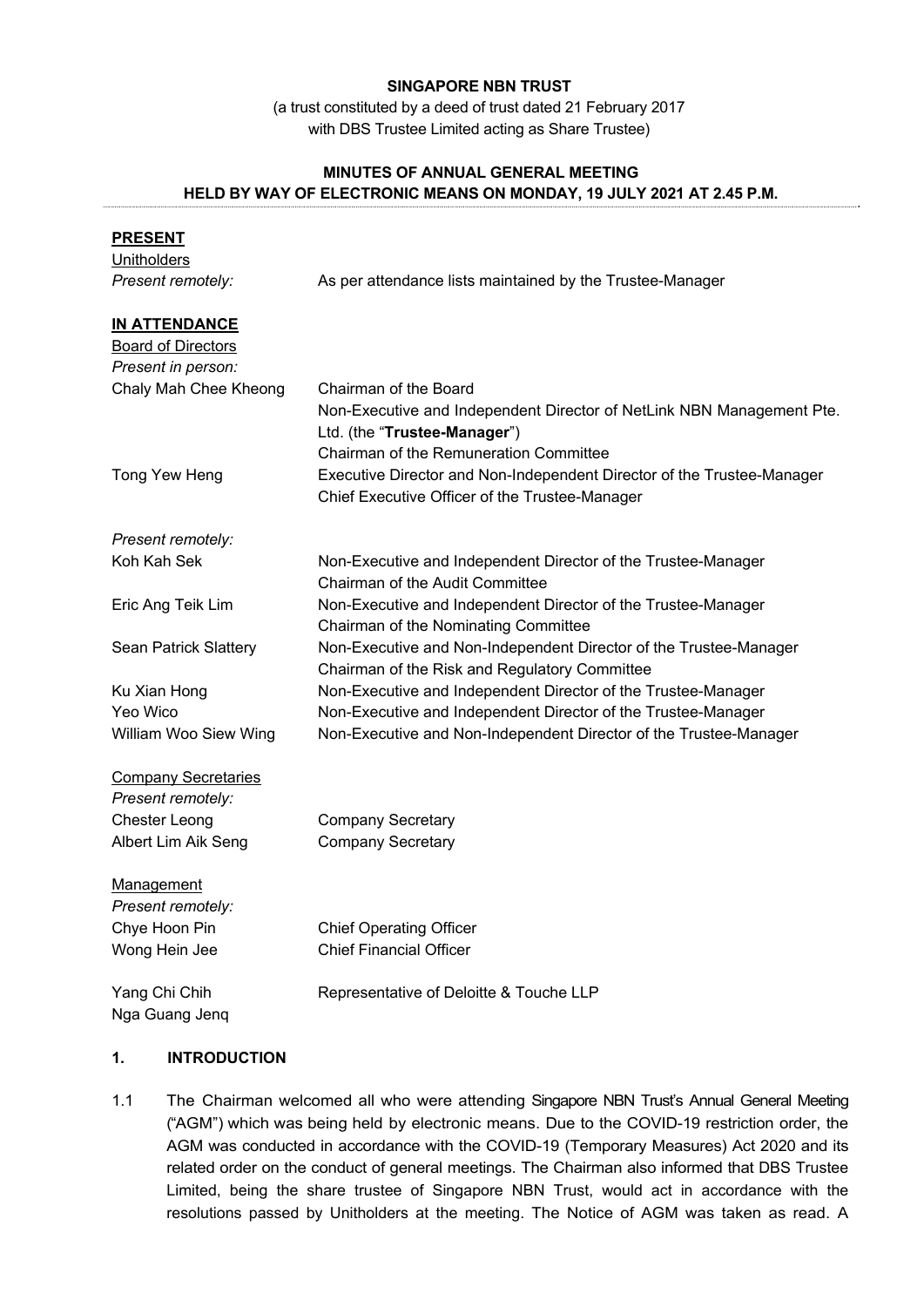quorum was electronically present.

1.2 Voting for all the resolutions tabled at the AGM would be by the Chairman of the meeting (voting as proxy). The proxies submitted to the Company at least 48 hours before the meeting had been reviewed and the number of votes in respect of each resolution had been counted and verified by the scrutineers, DrewCorp Services Pte Ltd. The Chairman would be voting on Unitholders' behalf in accordance with their specified voting instructions on each resolution.

# **2. QUESTIONS AND ANSWERS**

- 2.1 It was noted that no questions have been received in advance of the AGM and that Unitholders may ask questions "live" during the AGM through the "live" chat function via the webcast platform. Unitholders were briefed on how to submit their questions accordingly.
- 2.2 No questions were raised by Unitholders at the "live" AGM.

#### **3. AGENDA ITEMS**

- 3.1 The Chairman proceeded to announce the voting results in relation to the resolutions tabled for Unitholders' approval at the AGM.
- 3.2 All agenda items were proposed as Ordinary Resolutions.
- 3.3 Each of all the Resolutions were passed, and the details of the Resolutions and their results are attached as Appendix 1.

#### **4. CLOSURE**

There being no other business, the Chairman thanked all who attended the two AGMs and declared the meeting closed at 2.55 p.m.

Juan

Confirmed By Chaly Mah Chee Kheong Chairman of the Meeting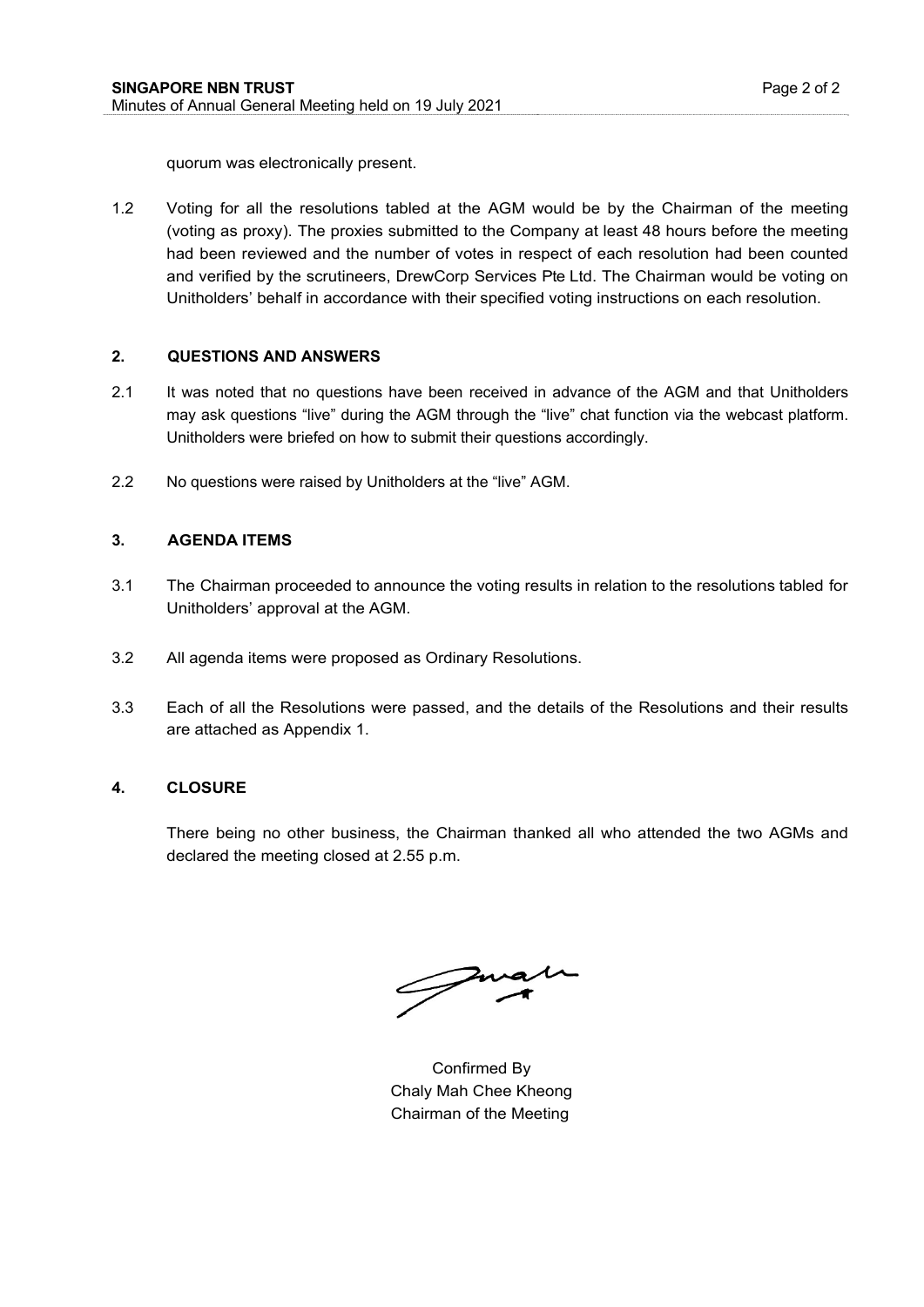## **SINGAPORE NBN TRUST (also known as "TM Shares Trust")**  (a trust constituted by a deed of trust dated 21 February 2017 with DBS Trustee Limited acting as Share Trustee)

*DBS Trustee Limited (as share trustee of the TM Shares Trust) (the "Share Trustee") holds the shares of NetLink NBN Management Pte. Ltd. (being the trustee-manager of NetLink NBN Trust, the "Trustee-Manager") on trust for the benefit of the beneficiaries of the TM Shares Trust (being the unitholders of NetLink NBN Trust, the "Unitholders") pari passu, each of whom has an undivided interest in the Trustee-Manager in proportion to their respective percentage of units held or owned by each of them in NetLink NBN Trust. The deed constituting the TM Shares Trust entered into between the Share Trustee and the Trustee-Manager (the "TM Shares Trust Deed") provides that the Trustee-Manager agrees and undertakes to call and hold meetings and proceedings of the beneficiaries of the TM Shares Trust for the purposes of the TM Shares Trust Deed in accordance with the deed of trust constituting NetLink NBN Trust. The TM Shares Trust Deed also provides that all rights of voting conferred by the shares in the Trustee-Manager shall be exercised by the Share Trustee in accordance with the relevant resolutions passed by the Unitholders.*

# **RESULTS OF FOURTH ANNUAL GENERAL MEETING OF SINGAPORE NBN TRUST HELD ON 19 JULY 2021**

NetLink NBN Management Pte. Ltd., as trustee-manager of NetLink NBN Trust (the "**Trustee-Manager**"), is pleased to announce that, pursuant to Rule 704(16) of the Listing Manual of the Singapore Exchange Securities Trading Limited, on a poll vote, all the resolutions as set out in the Notice of Fourth Annual General Meeting ("**AGM**") of Singapore NBN Trust were duly approved and passed by the Unitholders of NetLink NBN Trust at the AGM held today.

**a) The results of the poll on each of the resolutions put to vote at the AGM are set out below for information:**

|                                                                                                                                                                                                                                                  |                                                                                                             | <b>FOR</b>    |                                                                                                     | <b>AGAINST</b> |                                                                                                        |  |  |  |
|--------------------------------------------------------------------------------------------------------------------------------------------------------------------------------------------------------------------------------------------------|-------------------------------------------------------------------------------------------------------------|---------------|-----------------------------------------------------------------------------------------------------|----------------|--------------------------------------------------------------------------------------------------------|--|--|--|
| <b>Resolutions</b>                                                                                                                                                                                                                               | <b>Total number</b><br>of units<br>represented<br>by votes for<br>and against<br>the relevant<br>resolution | No. of units  | As a<br>percentage<br>of total<br>number of<br>votes for<br>and against<br>the<br>resolution<br>(%) | No. of units   | As a<br>percentage<br>of total<br>number of<br>votes for<br>and<br>against the<br>resolution<br>$(\%)$ |  |  |  |
| <b>ORDINARY BUSINESS</b>                                                                                                                                                                                                                         |                                                                                                             |               |                                                                                                     |                |                                                                                                        |  |  |  |
| <b>Ordinary Resolution 1</b><br>To receive and adopt the Directors'<br>Statement and the Audited Financial<br>Statements of the Trustee-Manager<br>for the financial year ended 31 March<br>2021 and the Independent Auditors'<br>Report therein | 1,862,305,943                                                                                               | 1,862,221,343 | 99.995                                                                                              | 84,600         | 0.005                                                                                                  |  |  |  |
| <b>Ordinary Resolution 2</b><br>To approve the payment of Directors'<br>fees of up to S\$1,076,000 to the<br>Directors of the Trustee-Manager for<br>the financial year ending 31 March<br>2022, payable quarterly in arrears                    | 1,863,007,951                                                                                               | 1,862,923,351 | 99.995                                                                                              | 84,600         | 0.005                                                                                                  |  |  |  |
| <b>Ordinary Resolution 3</b><br>To re-appoint Deloitte & Touche LLP<br>as Auditors of the Trustee-Manager<br>and to authorise Directors of the<br>Trustee-Manager<br>fix<br>their<br>to<br>remuneration                                          | 1,864,047,951                                                                                               | 1,863,963,351 | 99.995                                                                                              | 84,600         | 0.005                                                                                                  |  |  |  |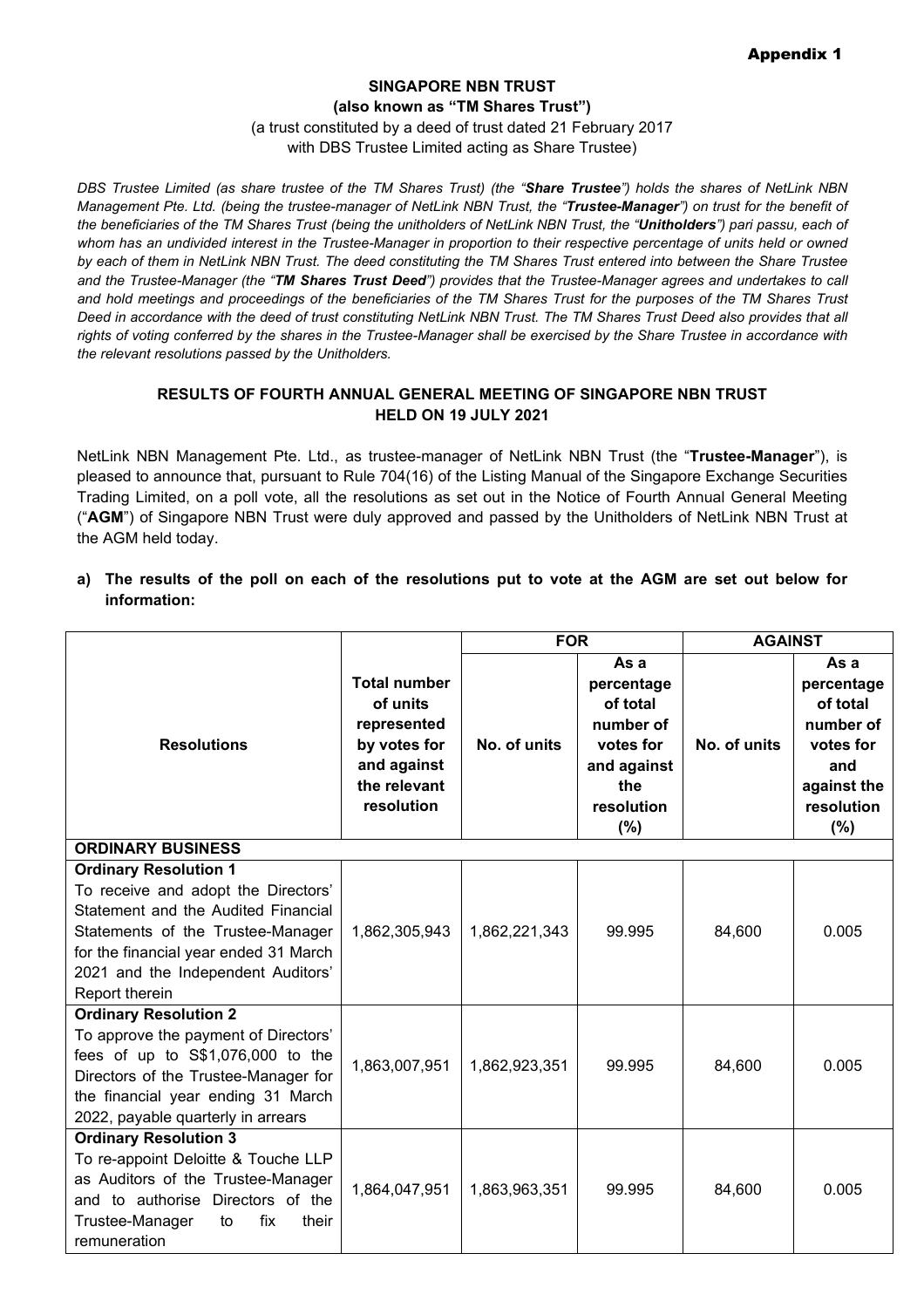|                                                                                                                |                                                                                                             | <b>FOR</b>    |                                                                                                        | <b>AGAINST</b> |                                                                                                     |  |  |
|----------------------------------------------------------------------------------------------------------------|-------------------------------------------------------------------------------------------------------------|---------------|--------------------------------------------------------------------------------------------------------|----------------|-----------------------------------------------------------------------------------------------------|--|--|
| <b>Resolutions</b>                                                                                             | <b>Total number</b><br>of units<br>represented<br>by votes for<br>and against<br>the relevant<br>resolution | No. of units  | As a<br>percentage<br>of total<br>number of<br>votes for<br>and against<br>the<br>resolution<br>$(\%)$ | No. of units   | As a<br>percentage<br>of total<br>number of<br>votes for<br>and<br>against the<br>resolution<br>(%) |  |  |
| <b>SPECIAL BUSINESS</b>                                                                                        |                                                                                                             |               |                                                                                                        |                |                                                                                                     |  |  |
| <b>Ordinary Resolution 4</b><br>To re-elect Mr Eric Ang Teik Lim as<br>Director of the Trustee-Manager         | 1,863,976,451                                                                                               | 1,808,428,582 | 97.02                                                                                                  | 55,547,869     | 2.98                                                                                                |  |  |
| <b>Ordinary Resolution 5</b><br>To re-elect Ms Ku Xian Hong as<br>Director of the Trustee-Manager              | 1,864,036,451                                                                                               | 1,860,611,750 | 99.82                                                                                                  | 3,424,701      | 0.18                                                                                                |  |  |
| <b>Ordinary Resolution 6</b><br>To re-elect Mr Tong Yew Heng as<br>Director of the Trustee-Manager             | 1,863,726,451                                                                                               | 1,849,419,359 | 99.23                                                                                                  | 14,307,092     | 0.77                                                                                                |  |  |
| <b>Ordinary Resolution 7</b><br>To re-elect Mr William Woo Siew<br>Wing as Director of the Trustee-<br>Manager | 1,864,076,451                                                                                               | 1,846,978,207 | 99.08                                                                                                  | 17,098,244     | 0.92                                                                                                |  |  |

# **b) Details of parties who are required to abstain from voting on any resolution(s), including the number of Units held and the individual resolution(s) on which they are required to abstain from voting**

No party was required to abstain from voting on any resolution put to the AGM. Nonetheless, to demonstrate good corporate governance practices:

- All Non-Executive Directors, who are also Unitholders of NetLink NBN Trust, had abstained from voting on Ordinary Resolution 2 in respect of the approval for payment of Directors' fees for the financial year ending 31 March 2022.
- Mr Eric Ang Teik Lim, Ms Ku Xian Hong, Mr Tong Yew Heng and Mr William Woo Siew Wing, who are also Unitholders of NetLink NBN Trust, had abstained from voting in respect of their own re-election as Director of the Trustee-Manager.

## **c) Name of firm and/or person appointed as scrutineer**

DrewCorp Services Pte Ltd was appointed as Scrutineer for the conduct of the poll.

## **d) Re-appointment of Director to Audit Committee**

Upon his re-election as Director of the Trustee-Manager, Mr Eric Ang Teik Lim will continue to serve as Member of the Audit Committee.

The Board considers Mr Eric Ang Teik Lim as an independent director for the purposes of Rule 704(8) of the Listing Manual. The composition of the Audit Committee remains unchanged and comprise all independent directors, namely:

- Ms Koh Kah Sek (Chairman)
- Mr Eric Ang Teik Lim (Member)
- Mr Yeo Wico (Member)